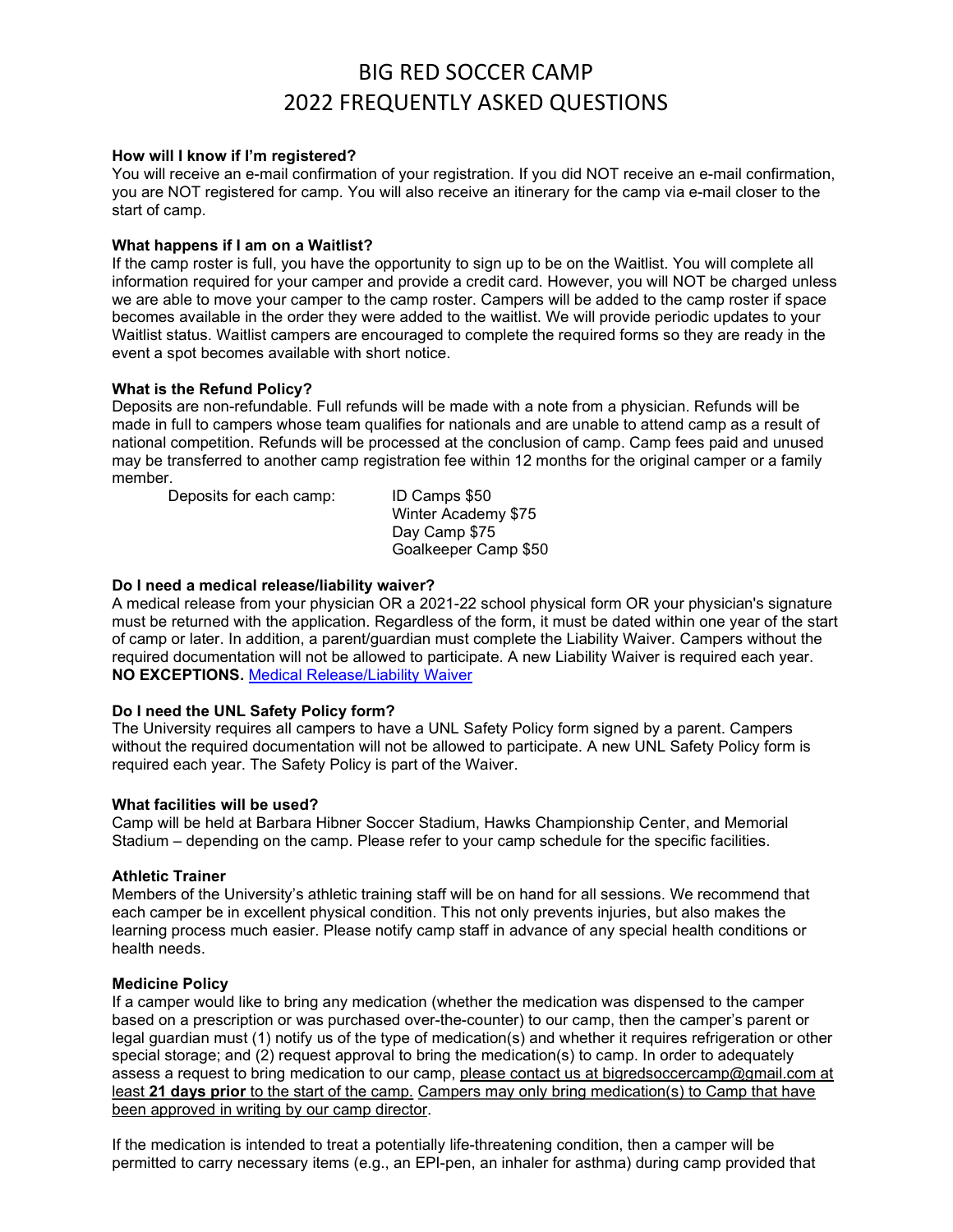the camper has received the advance written approval of the camp director discussed in the preceding paragraph.

Over-the-Counter (ibuprofen/Tylenol/etc.) and Prescription Medicine will not be administered without parental permission. Campers should only bring the dose/amount of medicine that may be needed during camp. All medicine must be in the original container.

## How do I get to Barbara Hibner Soccer Stadium?

Barbara Hibner Soccer Stadium is located at 2400 N. Antelope Valley Parkway Campus Map. (download the map for a full campus version – link at bottom of webpage to download).

# How do I get to the Hawks Championship Center?

The Hawks Championship Center is located directly northeast of Memorial Football Stadium on "Salt Creek Roadway" between 14th St. and Stadium Drive. Campus Map. (download the map for a full campus version – link at bottom of webpage to download).

## Where should I park?

For camps held at Barbara Hibner Soccer Stadium, park on the South side of the complex and enter through the Main Ticket entrance. A University parking permit is NOT required at Hibner Stadium.

University parking lots require a parking permit 24 hours a day. Parking is available in meters throughout campus or in the Stadium parking garage located on the corner of "Stadium Drive" and "T" Street. Some of our camps will have parking permits available for purchase that will allow you to parking in the lot directly west of Hawks or in lots adjacent to the dorm during camps. If you have not purchased a parking permit, do not park in a university lot as you will subject to receiving a ticket. Big Red Soccer Camp will not be responsible for any parking tickets issued while attending camp.

# Camp Check In/Check Out

Each camper (resident or commuter) must check in at the beginning of camp. Campers will receive their tshirt, ball, meal ticket and room key (if applicable). Specific information as to the check-in location will be provided in your camp schedule. All campers at overnight camps must be signed out by an adult at the end of the camp. Please make sure your camper is properly checked out before you leave camp.

## What should I bring?

All participating campers should bring appropriate workout gear and soccer equipment:

- Cleats, Shin guards, Soccer Ball, Sun Screen, Water Bottles
- Sack Lunch, if attending Day Camp

Please mark all of your equipment with your name with a permanent marker.

## What should I NOT bring?

Please do not bring any non-camp related items (i.e. electronic items, iPods, MP3 players, etc) to camp. Big Red Soccer Camp will not be responsible for any lost items.

## Can parents watch camp activities?

Yes – parents are welcome to attend any of the camp sessions. During Winter Academy, we ask that you watch from the upper balcony in Hawks. During Day, Goalkeeper and College ID Camps, we ask that you watch from the upper balcony in Hawks, or from the stands at Hibner Stadium or Memorial Stadium.

## Camp Benefits

Depending on the camp, each camper may receive an adidas Husker t-shirt, soccer ball, and DVD instructional video. Gatorade products are available during all camps.

# Meals

Campers attending Day Camp should bring a sack lunch each day.

## Airport transfers

Airport transfers are available upon request. Airport transfers are limited to the Lincoln airport for the College ID Camp.